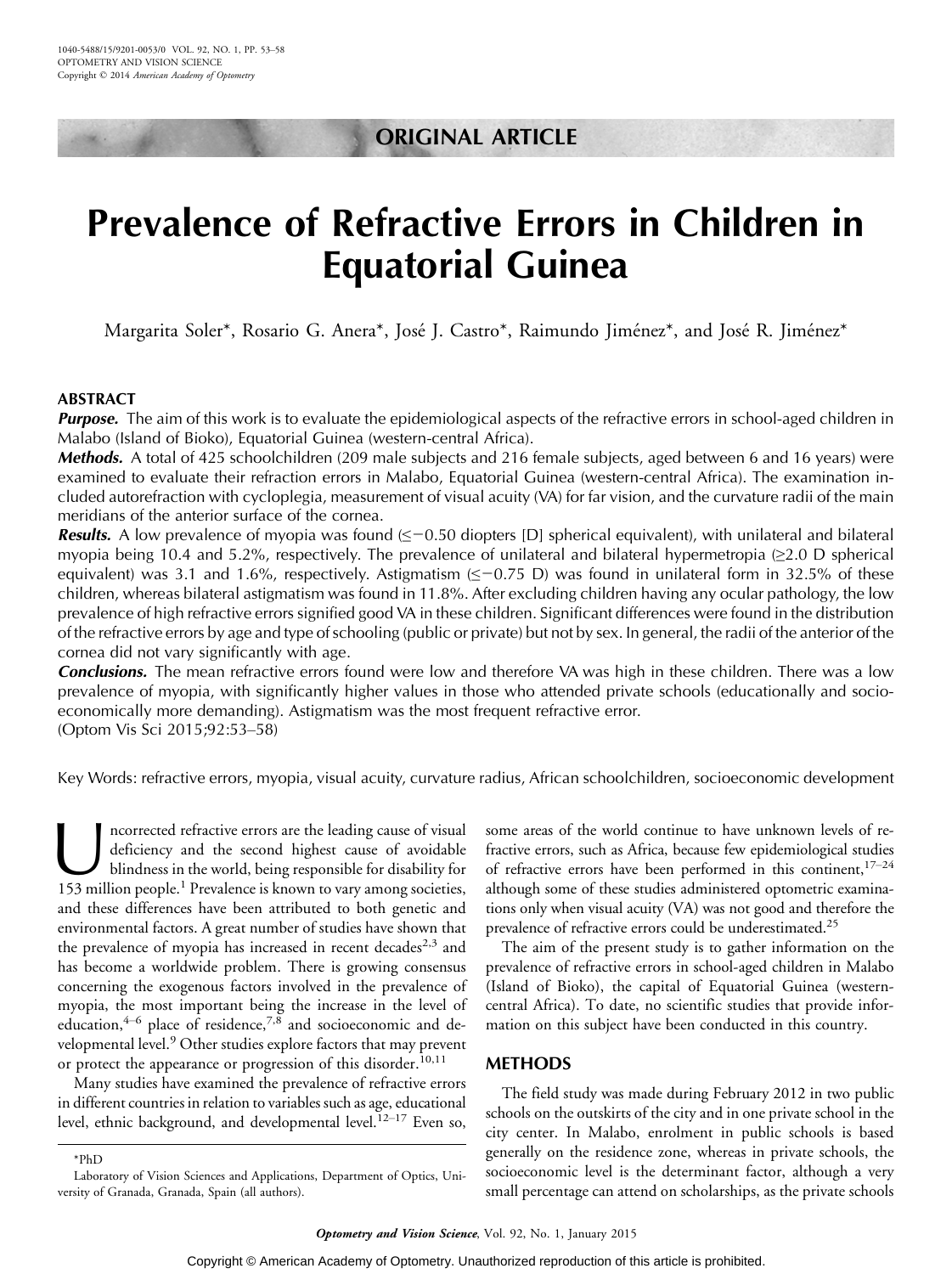are academically more demanding than the public ones. Three schools were chosen as representative, following the recommendations of the directors of Health and Education of Equatorial Guinea, for being in the capital and for having children from all the areas of the city. The net rate of schooling in Equatorial Guinea is 67%. In this country, the predominant ethnic group is the Fang (81.5%), followed by the Bubi (9.6%), and the rest are grouped as minorities, such as the Ndowé, Annabonesa, Pigmy, and Bisio, which we pooled as ''Others.'' On the island of Bioko, the Bubi ethnic group represents 42% of the population, with the rest being primarily Fang. In total, 425 children participated in the study (209 male and 216 female subjects). The mean  $(\pm SD)$  age of the children was 10.77 ( $\pm$ 3.10) years, with an age range of 6 to 16 years. All parents gave their informed consent. The present study adhered to the tenets of the Declaration of Helsinki. The permits necessary to perform this study were granted by health and educational authorities of Equatorial Guinea. Ethics approval for the protocol was granted by the Ministry of Health of Equatorial Guinea. Fifty percent of the children were examined at random (all the children were assigned a number and chosen for the study in multiples of 2). The distribution of the patients by age, sex, ethnic group, and type of school (public or private) is shown in Table 1.

Before the optometric examination, the ocular health of the subject was confirmed by indirect ophthalmoscopy. Of all the children assigned at random to participate in the study, 6 were excluded for having eye pathology (1 ptosis, 1 conjunctivitis, 2 cataracts, and 2 leukomas) and sent to the ophthalmology service of Loeri Comba Hospital of Malabo. The optometric examinations were made by two optometrists of the Optics Department of the University of Granada and an ophthalmologist from the Loeri Comba Hospital of Malabo. Visual acuity without correction was measured using the logarithmic tumbling E chart test (CSV-1000TumbE, Promoción Optométrica, Spain) at a distance of 6 m. The refractive error and the keratometric measurements were determined with an autorefractometer-keratometer (ARK-30, Nidek Co, Ltd, Tokyo, Japan) under cycloplegia. Two drops of 1% sodium cyclopentolate were instilled at 5-minute intervals. The cycloplegia was evaluated after 20 minutes and it was considered complete when the diameter of the pupil was 6 mm or greater and the

photomotor reflex was absent,<sup>19</sup> whereas if not, a third drop was instilled. We performed cycloplegic autorefraction 30 minutes after the last instillation. For the autorefractometer-keratometer records, five readings from each eye were made during each measurement and averaged. The autorefractometer was calibrated daily before use.

The definition of the refractive errors followed the RESC (Refractive Error Study in Children) guideline<sup>26</sup>: a diagnosis of myopia is made when the spherical equivalent (SE) is more than  $-0.50$  diopters (D) in at least one eye; hyperopia, when the SE is more than 2 D in at least one eye; astigmatism, having more than  $-0.75$  D of cylindrical error in at least one eye; anisometropia, when the difference in SE between the right and left eye is more than 1 D; and bilateral emmetropia, when neither eye is myopic or hypermetropic. The RESC guideline, widely used in these types of epidemiological work, arose from the need of epidemiological studies to have unifying evaluation criteria. The World Health Organization supported a protocol to carry out refractive-error studies for different cultural and ethnic settings.<sup>12,13,15,23,27-31</sup> Because we also sought to quantify the prevalence of myopia, hyperopia, astigmatism (both monocular and binocular), and anisometropia, it is necessary to know the refractive error in each eye; hence, both eyes were examined in all children, as described in the literature.<sup>9,17-20,29,32</sup>

The statistical analysis was performed with the statistical package SPSS 15.0 (SPSS, Chicago, IL). The statistical tests used were as follows: analysis of variance (ANOVA) to compare the mean values between groups, at a significance level of  $p < 0.05$ . If the difference proved significant, it would be useful to identify the samples corresponding to this significance. For this, we performed a multiple comparison (Bonferroni post hoc test) of the mean of the variables for the different age groups and ethnic groups. To compare the prevalence values between groups, the  $\chi^2$  test was used, at a significance level of p < 0.05.

## RESULTS

#### Visual Acuity Analysis

Children of this African region presented with good VA as would be suggested by the low prevalence of large refractive errors

#### TABLE 1.

Mean values of the logMAR VA, monocular and binocular, by sex and age groups and by school and ethnic groups

|                  |                    |                                      | logMAR VA by sex and age groups (mean $\pm$ SD)       |       |                    |                                      |                    |         |  |  |
|------------------|--------------------|--------------------------------------|-------------------------------------------------------|-------|--------------------|--------------------------------------|--------------------|---------|--|--|
|                  |                    | Sex                                  |                                                       |       | Age groups, y      |                                      |                    |         |  |  |
|                  | All                | Male                                 | Female                                                | p     | $6 - 8$            | $9 - 11$                             | $12 - 16$          | p       |  |  |
| n                | 425                | 209                                  | 216                                                   |       | 123                | 129                                  | 173                |         |  |  |
| Monocular        | $-0.015 \pm 0.154$ | $-0.006 \pm 0.111$                   | $0.035 \pm 0.185$                                     | 0.045 | $0.072 \pm 0.153$  | $-0.009 \pm 0.105$                   | $-0.009 \pm 0.175$ | < 0.001 |  |  |
| <b>Binocular</b> | $-0.022 \pm 0.149$ | $-0.037 \pm 0.113 - 0.007 \pm 0.176$ |                                                       | 0.039 | $0.049 \pm 0.152$  | $-0.045 \pm 0.097$                   | $-0.055 \pm 0.162$ | < 0.001 |  |  |
|                  |                    |                                      | logMAR VA by school and ethnic groups (mean $\pm$ SD) |       |                    |                                      |                    |         |  |  |
|                  |                    | School                               |                                                       |       |                    | Ethnic groups                        |                    |         |  |  |
|                  | Public             | Private                              | n                                                     |       | Fang               | <b>Bubi</b>                          | Others             | p       |  |  |
| n                | 231                | 194                                  |                                                       |       | 248                | 136                                  | 41                 |         |  |  |
| Monocular        | $-0.006 \pm 0.134$ | $0.040 \pm 0.172$                    | < 0.001                                               |       | $0.019 \pm 0.149$  | $-0.004 \pm 0.138$                   | $0.049 \pm 0.220$  | 0.012   |  |  |
| <b>Binocular</b> | $-0.042 \pm 0.137$ | $0.003 \pm 0.160$                    | 0.002                                                 |       | $-0.171 \pm 0.150$ | $-0.339 \pm 0.124 - 0.008 \pm 0.209$ |                    | 0.480   |  |  |

Standard deviation and p values are included.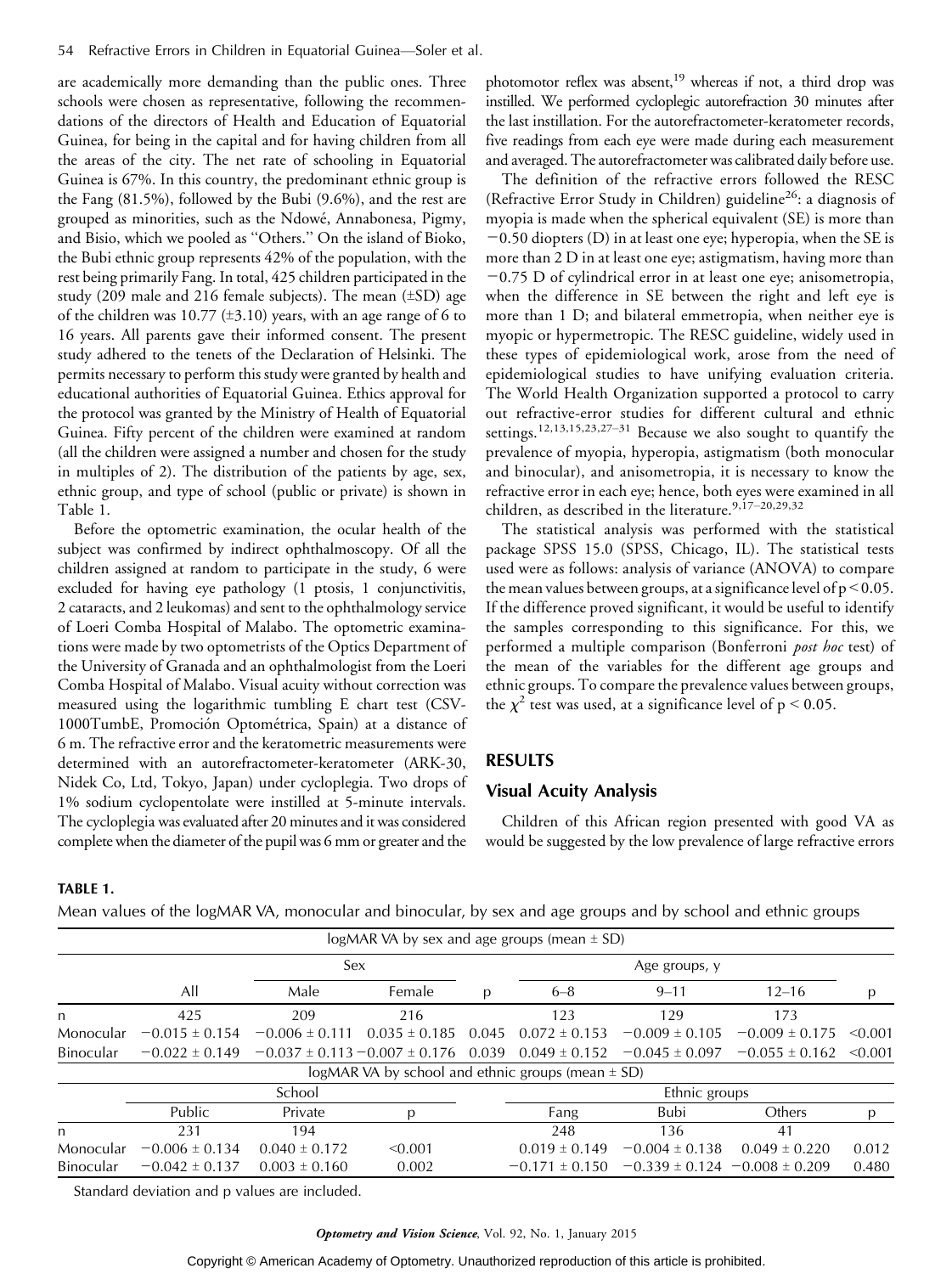|              |      | SRE, D                   |       | Astigmatism, D                                              | $\mathbf{D}$ |        | SRE. D                   | Astigmatism, D         | $\mathbf{D}$ |
|--------------|------|--------------------------|-------|-------------------------------------------------------------|--------------|--------|--------------------------|------------------------|--------------|
| Sex          |      | Male $+0.54 \pm 0.68$    | 0.194 | $-0.45 \pm 0.45$ 0.001 School Public $+0.58 \pm 1.02$ 0.001 |              |        |                          | $-0.48 \pm 0.49$ 0.305 |              |
|              |      | Female $+0.42 \pm 1.332$ |       | $-0.56 \pm 0.57$                                            |              |        | Private $+0.36 \pm 1.11$ | $-0.52 \pm 0.55$       |              |
| Ethnic group | Fang | $+0.44 \pm 1.21$ 0.396   |       | $-0.51 \pm 0.49$                                            | 0.125        | Age, y | $6-8$ +0.65 ± 0.88 0.004 | $-0.49 \pm 0.55$ 0.343 |              |
|              | Bubi | $+0.51 \pm 0.69$         |       | $-0.51 \pm 0.62$                                            |              |        | $9-11$ +0.55 ± 0.57      | $-0.47 \pm 0.51$       |              |
|              |      | Others $+0.62 \pm 1.16$  |       | $-0.39 \pm 0.32$                                            |              |        | $12-16$ +0.31 $\pm$ 1.40 | $-0.53 \pm 0.50$       |              |
|              | All  | $+0.48 \pm 1.07$         |       | $-0.50 \pm 0.52$                                            |              |        |                          |                        |              |

Mean values of SRE and astigmatism by sex, school, ethnic groups, and age groups (mean  $\pm$  SD); p values are included

and exclusion of those with pathology. Table 1 shows the mean values of monocular logMAR (logarithm of the minimum angle of resolution) VA according to age, sex, school, and ethnic group. The mean  $(\pm SD)$  monocular logMAR VA was  $-0.015$  ( $\pm 0.154$ ). The differences between age groups proved significant for the 6- to 8-year-old group with worse logMAR VA than the other two groups (ANOVA,  $p < 0.001$ ; Bonferroni,  $p < 0.001$  in both cases). Also, the differences were significant between sexes ( $p = 0.045$ ), with the male group having better logMAR VA  $(-0.006 \pm 0.111)$ than the female group (0.035  $\pm$  0.185). With respect to the ethnic group, the Bubi presented a better VA than did the other ethnic groups, although differences were significant only with respect to Others (ANOVA,  $p = 0.012$ ; Bonferroni test,  $p = 0.021$ ).

Children from public schools had better monocular logMAR VA ( $-0.006 \pm 0.134$ ) than those from private schools (0.040  $\pm$ 0.172; ANOVA,  $p < 0.001$ ). The binocular logMAR VA was  $0.049 \pm 0.152$  in the 6- to 8-year-old group and was significantly better in the two other groups (ANOVA,  $p < 0.001$ ; Bonferroni,  $p \le 0.001$  and  $p \le 0.001$ ). Significant differences were found in binocular logMAR VA by sex ( $p = 0.039$ ), but not by ethnic group (ANOVA,  $p = 0.480$ ). The binocular VA of the children from public schools  $(-0.042 \pm 0.137)$  was significantly better  $(ANOVA, p = 0.002)$  than that from children from private schools  $(0.003 \pm 0.160)$ . These differences in VA, though statistically significant, are very small and not clinically meaningful.

## Analysis of Refractive Error

TABLE 2.

Table 2 shows the mean values of spherical refractive error (SRE) and astigmatism for all the eyes studied, according to sex, age, ethnic group, and school. The mean  $(\pm SD)$  value of SRE for all the children studied was +0.48 ( $\pm$ 1.07) D. No significant differences were found according to sex or ethnic group (ANOVA,  $p = 0.194$ ) and  $p = 0.396$ , respectively). In terms of age groups, significant differences were found between the two youngest groups versus the 12- to 16-year-old group, which presented the lowest SE value (ANOVA,  $p = 0.004$ ; Bonferroni,  $p \le 0.001$  and  $p = 0.019$ , respectively). We also found significant differences by schools: private ones presented a lower SRE value (ANOVA, p = 0.001). The mean ( $\pm$ SD) value for astigmatism was  $-0.50$  ( $\pm$ 0.52) D, without significant differences between age groups (ANOVA, p = 0.343), ethnic group (ANOVA,  $p = 0.125$ ), or school (ANOVA,  $p = 0.305$ ). Significant differences were found between sexes, with the highest values in the female group (ANOVA,  $p = 0.001$ ). It is important to point out that the finding of statistically significant differences does not always imply that these differences are clinically significant (e.g., differences less than 0.25 D in SRE).

## Prevalence of Refractive Errors

Table 3A shows the total prevalence of refractive errors and the distribution of prevalence by age groups and sex. Unilateral myopia was found in 44 children (10.4%), whereas bilateral myopia was diagnosed in 22 children (5.2%). Hyperopia in at least one eye was found in 13 children (3.1%), whereas binocularly 7 children were affected (1.6%). It is important to emphasize here that the numbers in both the unilateral and bilateral hyperopia groups are very small (13 and 7, respectively), and therefore the results in these two groups should be viewed with caution. Unilateral astigmatism was found in 138 children (32.5%) and bilateral astigmatism was viewed in 50 (11.8%). Anisometropia was present in 4.2% of the children. Only bilateral hyperopia ( $\chi^2$ , p = 0.005) was greater in the 6- to 8-year-old group whereas unilateral astigmatism  $(\chi^2$ , p = 0.001), which was lower in the 9- to 11-year-old group, presented significant differences. The rest of the refractive errors did not present significant differences according to age ( $\chi^2$ , p > 0.05). With respect to bilateral emmetropia, the 9- to 11-year-old group presented significant differences with respect to the other two groups  $(\chi^2$ , p = 0.002). In no type of ametropia did significant differences appear in the prevalence values according to sex ( $\chi^2$ , p > 0.05).

The prevalence of the different refractive errors as a function of ethnic group and school and the significance values are listed in Table 3B. Only unilateral myopia  $(\chi^2, p = 0.004)$  and bilateral myopia ( $\chi^2$ , p = 0.009) presented significant differences according to school, with prevalence being greater in private schools. In the rest, no significant differences regarding school or ethnic group were found  $(\chi^2, p > 0.05)$ .

## Analysis of the Curvature Radii of the Anterior Surface of the Cornea

Table 4 presents the mean values found according to sex, school, ethnic group, and age of the children. As can be seen, neither the flattest meridian (R1) nor the steepest one (R2) presented any significant differences according to age, ethnic group, or school. By sex, the differences between the two groups were significant for R1  $(p = 0.007)$  and R2  $(p = 0.005)$ , with male subjects presenting the highest values (7.89  $\pm$  0.46 mm in male subjects compared with 7.82  $\pm$  0.30 mm in female subjects for the flattest meridian; 7.74  $\pm$ 0.49 mm in male subjects compared with  $7.67 \pm 0.30$  mm in female subjects for the steepest meridian). Fig. 1 represents the orientation of R1 according to its frequency.

## **DISCUSSION**

The prevalence of myopia (10.4%) found in this group of children from equatorial Africa is low and quite similar to that found in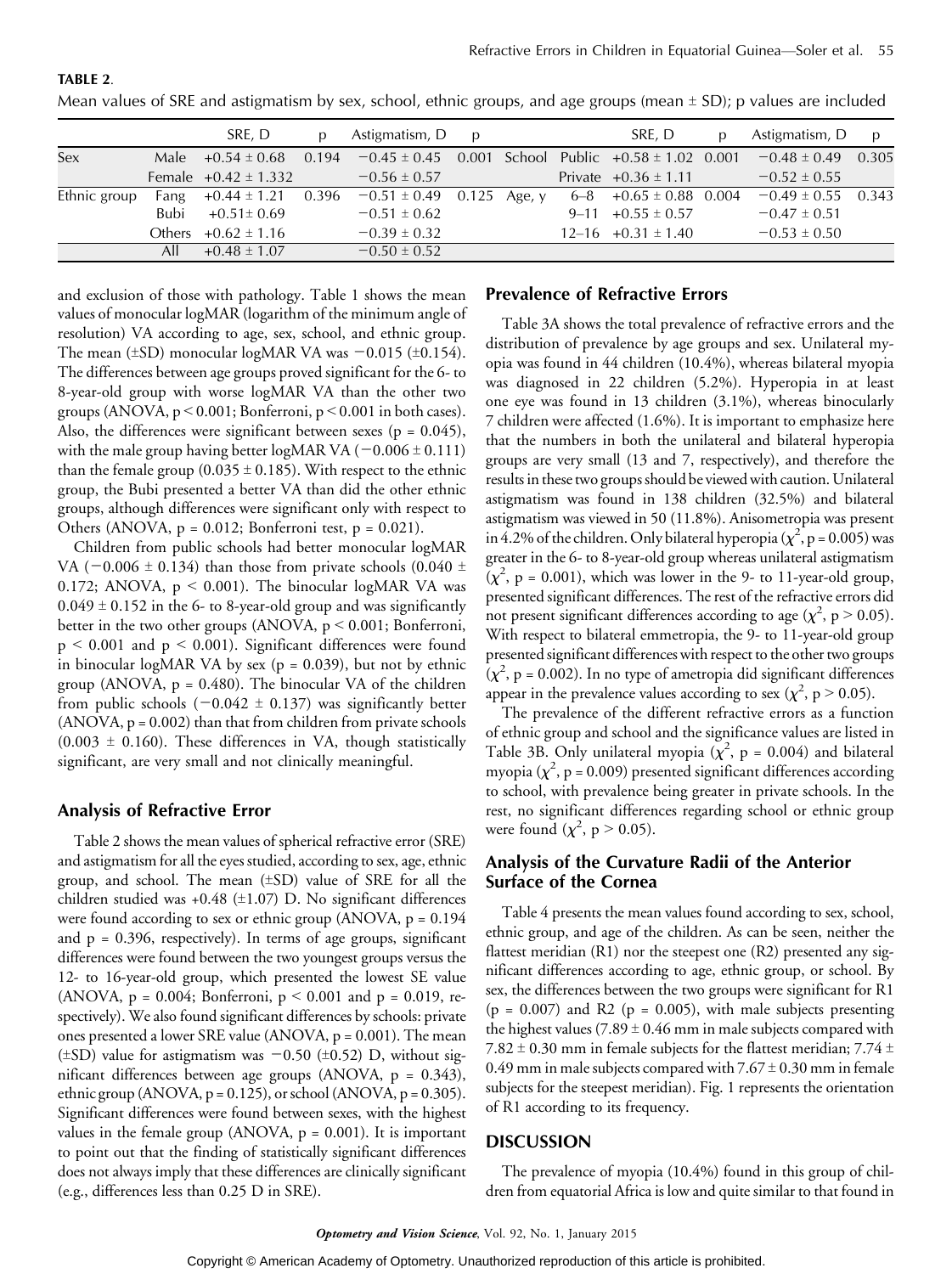56 Refractive Errors in Children in Equatorial Guinea-Soler et al.

#### TABLE 3.

|  |  |  | Refractive-error prevalence by (A) age groups and sex and (B) ethnic groups and school |
|--|--|--|----------------------------------------------------------------------------------------|
|--|--|--|----------------------------------------------------------------------------------------|

| (A) Refractive-error prevalence by age groups and sex       |               |                              |                             |       |                |                      |       |                |  |  |
|-------------------------------------------------------------|---------------|------------------------------|-----------------------------|-------|----------------|----------------------|-------|----------------|--|--|
|                                                             | Age $6-8$ y,  | Age $9-11$ v.                | Age 12-16 y,                |       | Male,          | Female,              |       | Total          |  |  |
| Refractive groups                                           | $\%$ (n/N)    | $\%$ (n/N)                   | $\%$ (n/N)                  | p     | % (n/N)        | $\%$ (n/N)           | p     | $\%$ (n/N)     |  |  |
| Unilateral myopia                                           | 9.8(12/123)   | 7.0(9/129)                   | 13.3(23/173)                | 0.197 | 7.7(16/209)    | 13.0 (28/216)        | 0.730 | 10.4 (44/425)  |  |  |
| Bilateral myopia                                            | 4.1(5/123)    | 3.9(5/129)                   | 6.9(12/173)                 | 0.397 | 4.3(9/209)     | 6.0(13/216)          | 0.426 | 5.2(22/425)    |  |  |
| Unilateral hyperopia                                        | 5.7(7/123)    | 2.3(3/129)                   | 1.7(3/173)                  | 0.157 | 3.3(7/209)     | 2.8(6/216)           | 0.732 | 3.1(13/425)    |  |  |
| Bilateral hyperopia                                         | 4.9(6/123)    | 0.0(0/129)                   | 0.6(1/173)                  | 0.005 | 1.9(4/209)     | 1.4(3/216)           | 0.671 | 1.6(7/425)     |  |  |
| Unilateral astigmatism                                      | 35.0 (43/123) |                              | 20.2 (26/129) 39.9 (69/173) | 0.001 | 28.2 (59/209)  | 36.6 (79/216)        | 0.660 | 32.5 (138/425) |  |  |
| Bilateral astigmatism                                       | 8.9(11/123)   |                              | 8.5 (11/129) 16.2 (28/173)  | 0.064 | 9.6(20/209)    | 13.9 (30/216)        | 0.167 | 11.8(50/425)   |  |  |
| Bilateral emmetropia                                        | 58.5 (72/123) | 74.4 (96/129) 55.5 (96/173)  |                             | 0.002 | 65.6 (137/209) | 58.8 (127/216) 0.162 |       | 62.1(264/425)  |  |  |
| Anisometropia                                               | 4.1(5/123)    | 3.9(5/129)                   | 4.6 $(8/173)$               | 0.944 | 2.9(6/209)     | 5.6(12/216)          | 0.169 | 4.2(18/425)    |  |  |
| (B) Refractive-error prevalence by ethnic groups and school |               |                              |                             |       |                |                      |       |                |  |  |
|                                                             | Fang,         | Bubi,                        | Others,                     |       | Public school, | Private school,      |       |                |  |  |
| Refractive groups                                           | $\%$ (n/N)    | $\%$ (n/N)                   | $\%$ (n/N)                  | p     | % (n/N)        | $\%$ (n/N)           | p     |                |  |  |
| Unilateral myopia                                           | 11.3 (28/248) | 8.8 (12/136)                 | 9.8(4/41)                   | 0.743 | 6.5(15/231)    | 14.9 (29/194)        | 0.004 |                |  |  |
| Bilateral myopia                                            | 5.2(13/248)   | 5.1(7/136)                   | 4.9(2/41)                   | 0.995 | 2.6(6/231)     | 8.2 (16/194)         | 0.009 |                |  |  |
| Unilateral hyperopia                                        | 2.8(7/248)    | 2.2(3/136)                   | 7.3(3/41)                   | 0.254 | 3.9(9/231)     | 2.1(4/194)           | 0.274 |                |  |  |
| Bilateral hyperopia                                         | 1.2(3/248)    | 1.5(2/136)                   | 4.9(2/41)                   | 0.261 | 2.2(5/231)     | 1.0(2/194)           | 0.462 |                |  |  |
| Unilateral astigmatism                                      | 33.9 (84/248) | 31.6 (43/136)                | 26.8(11/41)                 | 0.650 | 32.0 (74/231)  | 33.0 (64/194)        | 0.834 |                |  |  |
| Bilateral astigmatism                                       | 13.3 (33/248) | 10.3(14/136)                 | 7.3(3/41)                   | 0.462 | 12.1 (28/231)  | 11.3 (22/194)        | 0.880 |                |  |  |
| Bilateral emmetropia                                        |               | 60.1 (149/248) 64.7 (88/136) | 65.9 (27/41)                | 0.586 | 63.6 (147/231) | 60.3 (117/194) 0.481 |       |                |  |  |
| Anisometropia                                               | 5.2(13/248)   | 2.2(3/136)                   | 4.9 $(2/41)$                | 0.398 | 2.6(6/231)     | 6.2(12/194)          | 0.067 |                |  |  |

For each group, the values indicate percentages and children presenting each type of refractive error (and bilateral emmetropia) (n) over the total children examined (N); p values are included.

studies carried out in Morocco<sup>19</sup> (6.1%) and Tunisia<sup>21</sup> (9.1%), countries with a similar Human Development Index (HDI) and comparable average years of education.<sup>26</sup> It is not as low as that found in three other African studies: two in Burkina Faso<sup>18,20</sup> and one in Tanzania, $^{22}$  where only 0.5, 2.5, and 1.0%, respectively, of the children were reported to be myopic. These differences could be explained by the differences in development between the countries, which are reflected in educational and socioeconomic differences, in addition to ethnic factors. Other results considering a wider age range (from 15 to 50 years), where presbyopia was also included, showed a low prevalence of all refractive errors  $(6.4\%)$  in Eritrea,  $^{24}$  a country with a low HDI. The results of the present epidemiological study in general agree with other studies in populations with an urban lifestyle, as in Poland<sup>7</sup> (13.3%), Malaysia<sup>9</sup> (13.4%), India<sup>12</sup> (7.4%), and the United States<sup>16</sup> (9.2%), although these studies should be compared with caution because of the different methodology used, as well as differences in ethnic characteristics, population sizes, and ages, among others.

Among the most noteworthy results of this study are the significant differences found in the prevalence values of unilateral and bilateral myopia according to the type of school where the children studied. Our results agree with those found in Australia<sup>28</sup> and China,<sup>6</sup> where the prevalence values for unilateral and binocular myopia are reportedly greater in private schools in city centers that have greater academic demands (14.9 and 8.2%, respectively) than in public schools on the periphery of the city (6.5 and 2.6%, respectively). Our data suggest that these differences could also be explained by the socioeconomic differences in the country under study: Equatorial Guinea is the African country with the greatest inequality in gross national income per capita (\$17,608) and its HDI rank is 136, giving a gross national income per capita rank minus HDI rank of  $-91$ , which reflects the inequalities of the population,<sup>33</sup> in such a way that the use of computers, video consoles, textbooks, and so on (activities requiring near vision, which can contribute to a higher prevalence of myopia<sup>5</sup>) is available only to those with a higher socioeconomic level. We found no

## TABLE 4.

Corneal radius by sex, school, ethnic group, and age group (mean  $\pm$  SD); p values are included

|              |         | R <sub>1</sub> , mm    | p | R <sub>2</sub> , mm                   | <sup>D</sup> |        |         | R1, mm                  | p | $R2$ , mm                                          | D. |
|--------------|---------|------------------------|---|---------------------------------------|--------------|--------|---------|-------------------------|---|----------------------------------------------------|----|
| Sex          | Male    | $7.89 \pm 0.46$        |   | $0.007$ $7.74 \pm 0.49$ 0.005         |              | School |         |                         |   | Public $7.88 \pm 0.32$ 0.070 $7.72 \pm 0.30$ 0.059 |    |
|              |         | Female $7.82 \pm 0.30$ |   | $7.67 \pm 0.30$                       |              |        | Private | $7.83 \pm 0.46$         |   | $7.67 \pm 0.50$                                    |    |
| Ethnic group | Fang    |                        |   | $7.85 \pm 0.45$ 0.820 $7.69 \pm 0.47$ | 0.757        | Age, y | 6–8     |                         |   | $7.88 \pm 0.54$ 0.625 $7.72 \pm 0.60$ 0.619        |    |
|              | Bubi    | $7.87 \pm 0.29$        |   | $7.71 \pm 0.29$                       |              |        |         | $9-11$ $7.85 \pm 0.30$  |   | $7.69 \pm 0.29$                                    |    |
|              | Others. | $7.86 \pm 0.31$        |   | $7.73 \pm 0.31$                       |              |        |         | $12-16$ $7.85 \pm 0.31$ |   | $7.69 \pm 0.30$                                    |    |
|              | All     | $7.86 \pm 0.39$        |   | $7.70 \pm 0.41$                       |              |        |         |                         |   |                                                    |    |

Optometry and Vision Science, Vol. 92, No. 1, January 2015

Copyright © American Academy of Optometry. Unauthorized reproduction of this article is prohibited.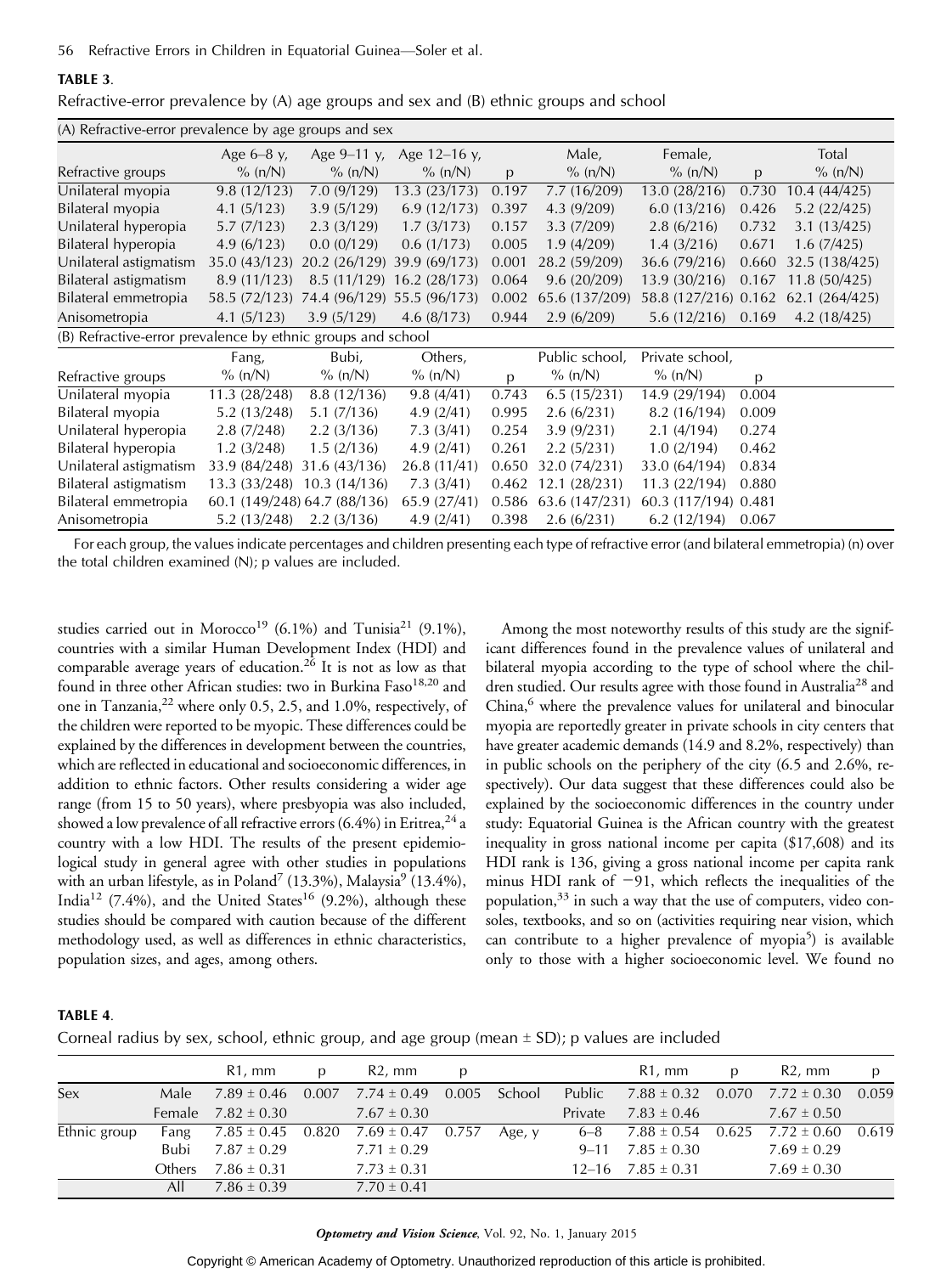

FIGURE 1.

Prevalence of orientations of the flattest corneal radius (R1).

significant differences in the distribution of myopia according to sex, age groups, or ethnic group.

The prevalence of unilateral hyperopia (3.1%) and bilateral hyperopia (1.6%) was very low and similar to values reported in other studies in the same continent: South Africa<sup>17</sup>  $(2.6\%)$ and Burkina Faso<sup>18</sup> (4.9%). These values are also similar to those of countries in other continents, such as Malaysia<sup>9</sup> (2.9%), Australia<sup>14</sup> (6.1%), and Germany<sup>15</sup> (5.0%). We found significant differences only in bilateral hyperopia according to age.

Astigmatism, as in other studies, is the most prevalent refractive error,<sup>19</sup> with values (32.5% unilateral and 11.8% bilateral) far above those found in most African countries and only close to those found by Anera et al.<sup>19</sup> in Morocco in 2009 (23.5%). In relation to studies made in other zones, we found that they are similar to values reported in the United States by Kleinstein et al.<sup>16</sup> (28.4%).

The prevalence of anisometropia (4.2%) was very similar to that found in studies in Morocco<sup>19</sup> (2.9%), Burkina Faso<sup>20</sup> (3.5%), and Iran<sup>13</sup> (2.2%). None of the refractive errors presented differences according to the ethnic group, perhaps because all the ethnic groups except for the pigmies (included with the group Others) are of Bantu origin, implying similar genetic loads. Neither did we find differences according to sex.

The mean SE found was low, diminishing significantly with age, in agreement with a large number of studies<sup>7,14,19,20</sup> and significantly lower, as might be expected in private schools because of the greater prevalence of myopia. Therefore, the VA without correction (monocular and binocular) was good and significantly better with age but worse in private than in public schools.

In the analysis of the most frequent orientations of the main meridians of the anterior surface of the cornea (Fig. 1), it was found that the flattest meridian appeared most frequently with a horizontal orientation, whereas the most curved meridian had a vertical orientation, indicating that most corneal astigmatisms presented by these children are with the rule; this finding is consistent with the results shown in Morocco.<sup>19</sup> The female subjects presented a corneal power significantly greater in both meridians compared with the male subjects (these results coincide with those of Zadnik et al. $34$ and Twelker et al. $35$ ).

## **CONCLUSIONS**

The prevalence of myopia was very low in all the age groups and ethnic groups tested; it was higher in private schools. Astigmatism was the most frequent refractive error. There were no significant differences between the distributions of refractive errors according to sex. Children of this African region presented with good VA, as would be suggested by the low prevalence of large refractive errors. The results presented in this study agree with those of other studies on populations with low literacy and a nonurban lifestyle.

## ACKNOWLEDGMENTS

This research was supported by CICODE (Centro de Iniciativas de Cooperación al Desarrollo) of the University of Granada and the nongovernmental organization ''Mira por Sus Ojos.'' We wish to thank the nongovernmental organization ONCIGE (National Organization for the Blind of Equatorial Guinea), whose help was fundamental to achieve the cooperation of all the agents involved (ministries, teachers, students, and parents). We thank the Optics Department of the University of Granada (Spain) and the committee of the nongovernmental organizations ''Mira Por Sus Ojos'' and ''Medicus Mundi Andalucía." We thank David Nesbitt for reviewing the English language of this article. None of the authors have any conflicts of interest related to this submission.

Received January 25, 2014; accepted October 5, 2014.

## REFERENCES

1. Resnikoff S, Pascolini D, Mariotti SP, Pokharel GP. Global magnitude of visual impairment caused by uncorrected refractive errors in 2004. Bull World Health Organ 2008;86:63-70.